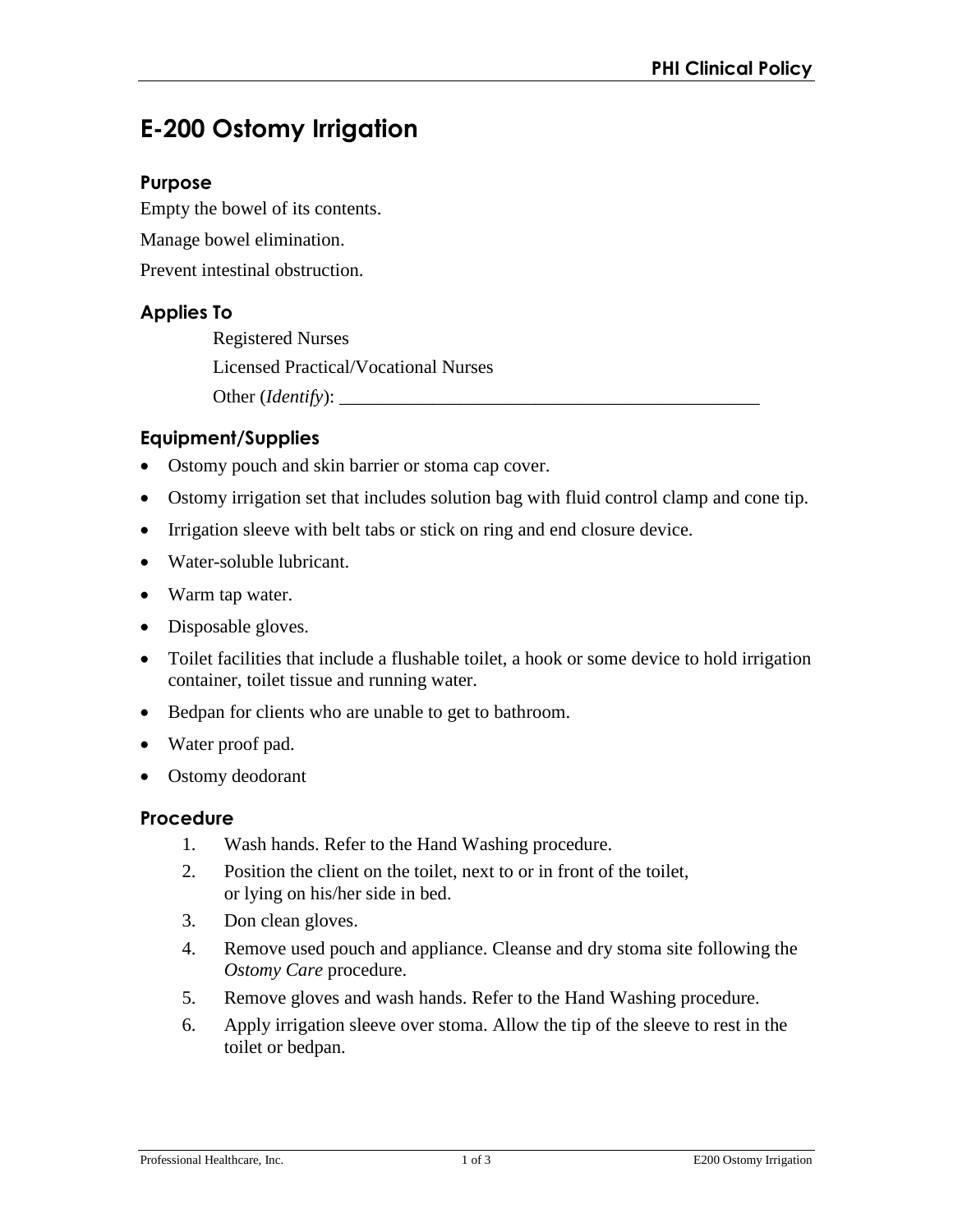- 7. For adult clients, fill irritation bag with 500 to 1000 ml of warm tap water. Clear the tubing of air and close the clamp. *The water temperature should not exceed 100 to 105 degrees Fahrenheit.*
- 8. Hang the bag approximately 18 inches above the stoma.
- 9. Lubricate tip of catheter and gently insert tube into stoma. If using a cone-tip catheter, hold it snugly against the stomal opening. *If the client complains of pain or if there is difficulty inserting the catheter, discontinue procedure and notify the physician.*
- 10. Open the clamp and allow water to flow in over a 5-to-10 minute period.
- 11. Return flow will drain out through the irrigation sleeve.
- 12. Allow 15 to 20 minutes for the initial return. If desired, the client can fold up the tip of the sleeve, clamp it at bottom, and ambulate for approximately 30 minutes. *Massaging the abdomen may also assist in the process.*
- 13. Unclamp sleeve and remove any additional fecal material.
- 14. Remove sleeve.
- 15. Apply new appliance following the *Ostomy Care* procedure.
- 16. Clean irrigation sleeve and equipment with liquid cleanser and cool water according to the Agency Waste Disposal Policy. Hang sleeve to dry.
- 17. Remove gloves and wash hands. Refer to the Hand Washing procedure

# **Documentation Guidelines**

Document in the clinical record:

- 1. Procedure performed.
- 2. Time began; time completed.
- 3. Type and amount of solution instilled.
- 4. Characteristics of return flow.
- 5. Skin condition.
- 6. Reapplication of appliance.
- 7. Pain during procedure or difficulty inserting catheter, if applicable.

# **Pediatric Considerations**

Irrigations to regulate bowel movements are usually not done for pediatric clients. May be done for clean out purposes for pediatric clients with Hirschsprung's disease.

Amount of irrigation solution differs from adults. Physician orders the amount to use based on the client's weight and size.

# **Related Procedures**

Ostomy Care